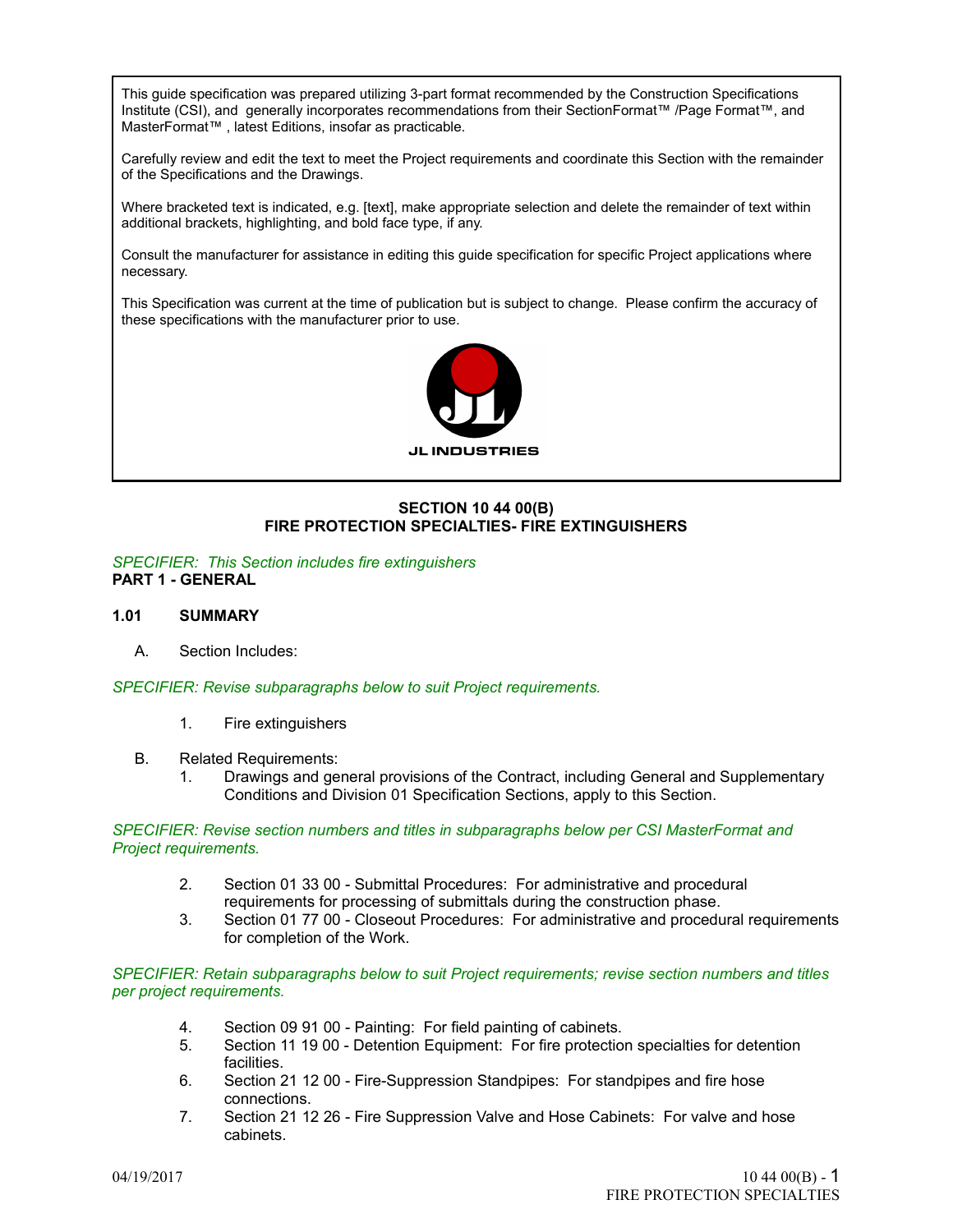- 8. Section 21 13 00 Fire-Suppression Sprinkler Systems: For sprinkler systems using water for fire extinguishing and suppression.
- 9. Section 23 38 13 CommercialKitchen Hoods: For ventilation hoods and equipment with fire suppression systems for commercial kitchens.

## **1.02 REFERENCES**

*SPECIFIER: Use care when indicating the edition date of the referenced standards; these standards are subject to regular review, and updated accordingly.*

- A. Reference Standards:<br>1. ASTM Internation
	- ASTM International (ASTM):
		- a. ASTM E814-11a, Standard Test Method for Fire Tests of Penetration Firestop Systems.

*SPECIFIER: Indicate date of current Edition in affect in the Project location if known, to avoid problems with interpretation.*

- 2. International Code Council (ICC):
	- a. International Building Code (IBC) [**current**] Edition.
- 3. Intertek Testing Services/Warnock-Hersey International (ITS/WHI)
- 4. National Fire Protection Association (NFPA):
	- a. NFPA 10-2013, Standard for Portable Fire Extinguishers: For criteria covering installations for Class A, B, C, D, and K hazards as well as the selection, inspection, maintenance, recharging, and testing of portable fire extinguishing equipment.

*SPECIFIER: Retain subparagraph below if wired alarms are specified for fire extinguisher cabinets.*

- b. NFPA 70-2011, National Electrical Code.
- 5. Underwriters Laboratories, Inc. (UL)
- 6. United States Code (USC):
	- a. Americans with Disabilities Act of 1990, as amended by the ADA Amendments Act of 2008: For restrictions relating to cabinet projections in corridors.

### **1.03 ACTION SUBMITTALS**

*SPECIFIER: Revise Section number in the paragraph below to match that used in the Project Manual.*

- A. Submit in accordance with Section **[01 33 00] [other]**:
	- 1. Product Data:
		- a.. Extinguishers: Materials description for fire extinguishers; include ratings and classifications.
		- c. Installation instructions for each product specified.
	- 2. Shop Drawings:
		- a. Small-scale plans showing locations of fire extinguisher cabinets and individual fire extinguishers.
		- b. Schedules showing each type of cabinet and extinguisher to ensure proper fit and function.
		- c. Indicate installation procedures and accessories required for a complete installation.
			- 1) Size: 6 inches (150 mm) square.

### **1.04 INFORMATIONAL SUBMITTALS**

A. Warranty: Sample of special warranty.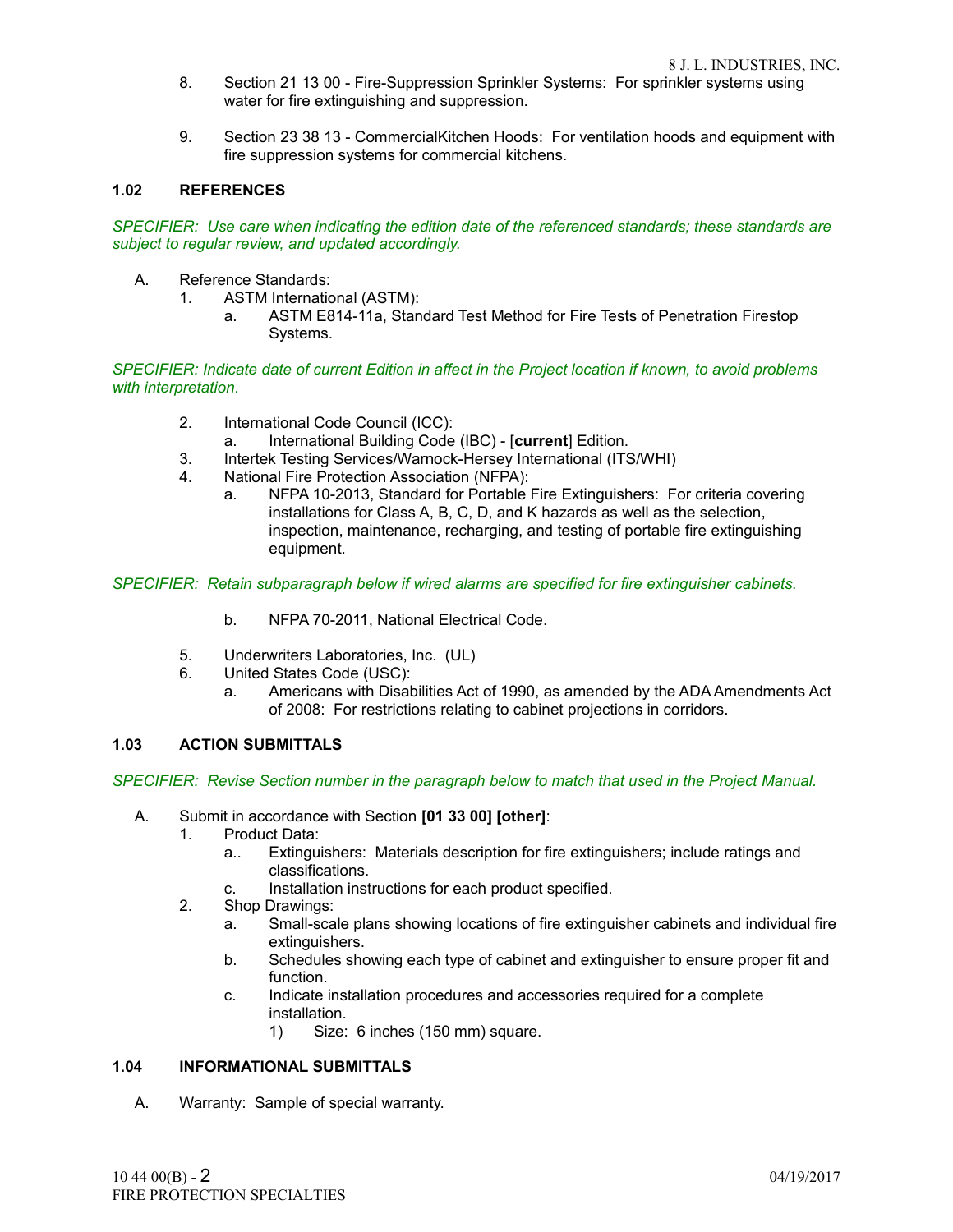## **1.05 QUALITY ASSURANCE**

- A. Comply with standards referenced in Article 1.02 REFERENCES.
- B. Provide fire extinguishers, produced by a single manufacturer.

*SPECIFIER: The authority having jurisdiction or AHJ ultimately determines what fire extinguishers are appropriate for each project; VERIFY with AHJ prior to completion of this Section.*

C. Provide fire extinguishers of type approved by UL, State Fire Marshal's Office, and local regulatory agencies, if any.

## **1.06 DELIVERY, STORAGE, AND HANDLING**

- A. Deliver, store, and handle fire protection specialties and related materials using means and methods that will prevent damage, deterioration, or loss.
	- 1. Deliver components in manufacturer's original packaging, properly labeled for identification.

### **1.07 WARRANTY**

All Fire Protection Products (except fire extinguishers) carry a one year warranty after date of shipment against defects in materials or workmanship. Fire extinguishers carry a longer warranty. We will replace or repair any product found defective within this period. No other warranty expressed or implied is valid. Manufacturer's warranty, terms and conditions apply in all cases. Please see complete warranty on our website for more details.

### **PART 2 - PRODUCTS**

### **2.01 FIRE PROTECTION SPECIALTIES MANUFACTURERS**

A. Acceptable Manufacturers:

AmeraProducts, Inc. [www.AmeraProducts.com](http://www.AmeraProducts.com/) (800) 608-6568 Activar Construction Products Group, Inc. – JL Industries Larsen's Manufacturing Co.

B. Substitutions: Manufacturers seeking approval of their products are required to comply with the Owner's Instructions to Bidders, generally contained in the Project Manual.

*SPECIFIER: The authority having jurisdiction or AHJ ultimately determines what fire extinguishers are appropriate for each project; VERIFY with AHJ prior to completion of this Section.*

### **2.02 FIRE EXTINGUISHERS**

*SPECIFIER: Select extinguisher Type in paragraphs below based on the Class of fires anticipated.*

- A. Pressurized Water Type: Extinguisher unit containing water and compressed air; nontoxic.
	- 1. Construction: Butt-welded 304-L stainless steel cylinder with stainless steel discharge lever and fixed carry handle, O-ring seal, replaceable valve stem seal, visual pressure gage, pull pin, and UL-labeled chemical engine hose.
	- 2. Effectiveness (Rating): Class A fires.
	- 3. Model Identification and UL Rating: Grenadier P; 2A.
- B. Multi-Purpose Chemical Type: Extinguisher unit containing a fluidized and siliconized mono ammonium phosphate powder; nonconductive and nontoxic.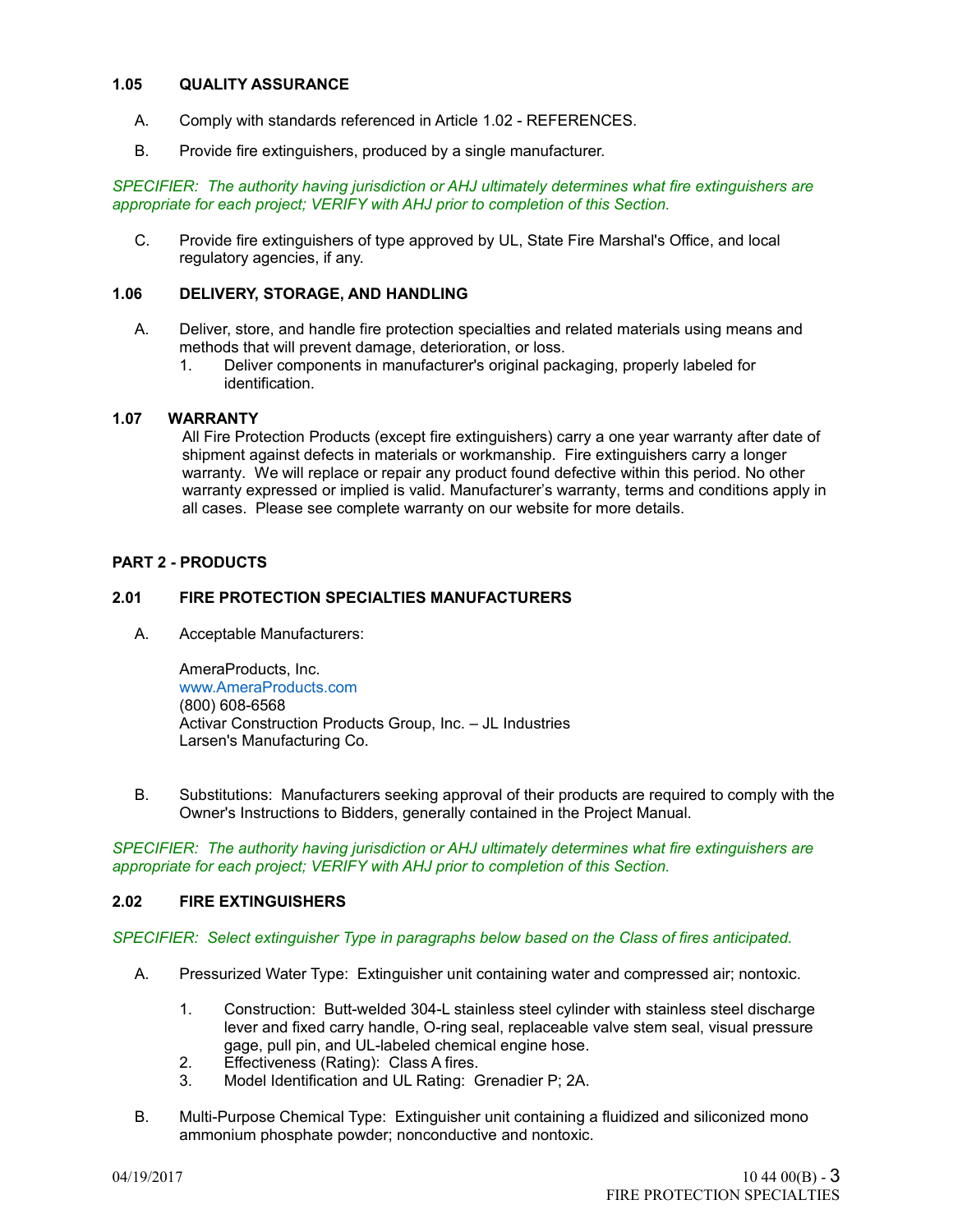- 1. Construction: Heavy duty steel cylinder with metal valve and siphon tube, O-ring seal, replaceable valve stem seal, visual pressure gage, pull pin and upright squeeze grip.
- 2. Finish: Factory powder-coated; Red.
- 3. Effectiveness (Rating): Class A, B, and C fires.

*SPECIFIER: Select extinguisher model number in subparagraph below based on capacity and UL rating required, and listed in the manufacturer's Model Chart. VERIFY that extinguisher cabinet specified is adequately sized for extinguisher body and overall height; NOTE that Cosmic 20 lb extinguishers are available in 2 different physical sizes with the same UL rating.*

- 4. Model Identification and UL Rating: Cosmic [**2-1/2E; 1A-10BC** ] [**5E; 3A-40BC**] [**6E; 3A-40BC**] [**10E; 4A-80BC**] [**20E (FE20C); 10A-120BC**] [**20E (FE20A); 10A-120BC**].
- C. Carbon Dioxide Type: Extinguisher unit containing liquid carbon dioxide under pressure; nonconductive.
	- 1. Construction: Lightweight, high pressure, aluminum cylinder with O-ring seal, metal valve, replaceable molded valve stem seal, and pull pin.
	- 2. Finish: Factory powder-coated; Red.
	- 3. Effectiveness (Rating): Class B and C fires.

#### *SPECIFIER: Select extinguisher model number in subparagraph below based on capacity and UL rating required, and listed in the manufacturer's Model Chart. VERIFY that extinguisher cabinet specified is adequately sized for extinguisher body and overall height.*

- 4. Model Identification and UL Rating: Sentinel [**5; 5BC**] [**10; 10BC**] [**15; 10BC**] [**20; 10BC**].
- D. Regular Dry Chemical Type: Extinguisher unit containing a siliconized dry sodium bicarbonate base; nontoxic.
	- 1. Construction: Heavy duty steel cylinder with metal valve and siphon tube, O-ring seal, replaceable valve stem seal, visual pressure gage, pull pin, and upright squeeze grip.
	- 2. Finish: Factory powder-coated; Red.
	- 3. Effectiveness (Rating): Class B and C fires.

*SPECIFIER: Select extinguisher model number in subparagraph below based on capacity and UL rating required, and listed in the manufacturer's Model Chart. VERIFY that extinguisher cabinet specified is adequately sized for extinguisher body and overall height. Note that the Galaxy 10 models are available with 2 different UL ratings and 2 different physical sizes.*

- 4. Model Identification and UL Rating: Galaxy [**2-1/2; 10BC**] [**5; 10BC**] [**5-1/2; 40BC**] [**6; 40 BC**] [**10; 40 BC (FG10B)] or [10; 60BC (FG10A)]** [**20; 120BC**].
- E. Halotron® Type: Extinguisher unit containing a clean extinguishing agent Halotron® 1 approved by the EPA, accepted and specified by the government, and approved by the FAA for use in airports; nonconductive.
	- 1. Construction: Drawn steel cylinder with steel siphon tube, O-ring seal, power cone discharge system, replaceable valve stem seal, visual pressure gage, pull pin, and upright squeeze grip.
	- 2. Finish: Factory powder-coated; Red.
	- 3. Effectiveness (Rating): Class A, B, and C fires.

*SPECIFIER: Select extinguisher model number in subparagraph below based on capacity and UL rating required, and listed in the manufacturer's Model Chart. VERIFY that extinguisher cabinet specified is adequately sized for extinguisher body and overall height; NOTE that the 11 lb. and 15-1/2 lb. extinguishers are available in 2 different physical sizes with the same UL rating.*

4. Model Identification and UL Rating: Mercury [**2-1/2; 2BC**] [**5; 5BC**] [**11 (FM11C); 1A-10BC**] [**11 (FM11A; 1A-10BC**] [**15-1/2 (FM15C); 2A-10BC**] [**15-1/2 (FM15A); 2A-10BC**].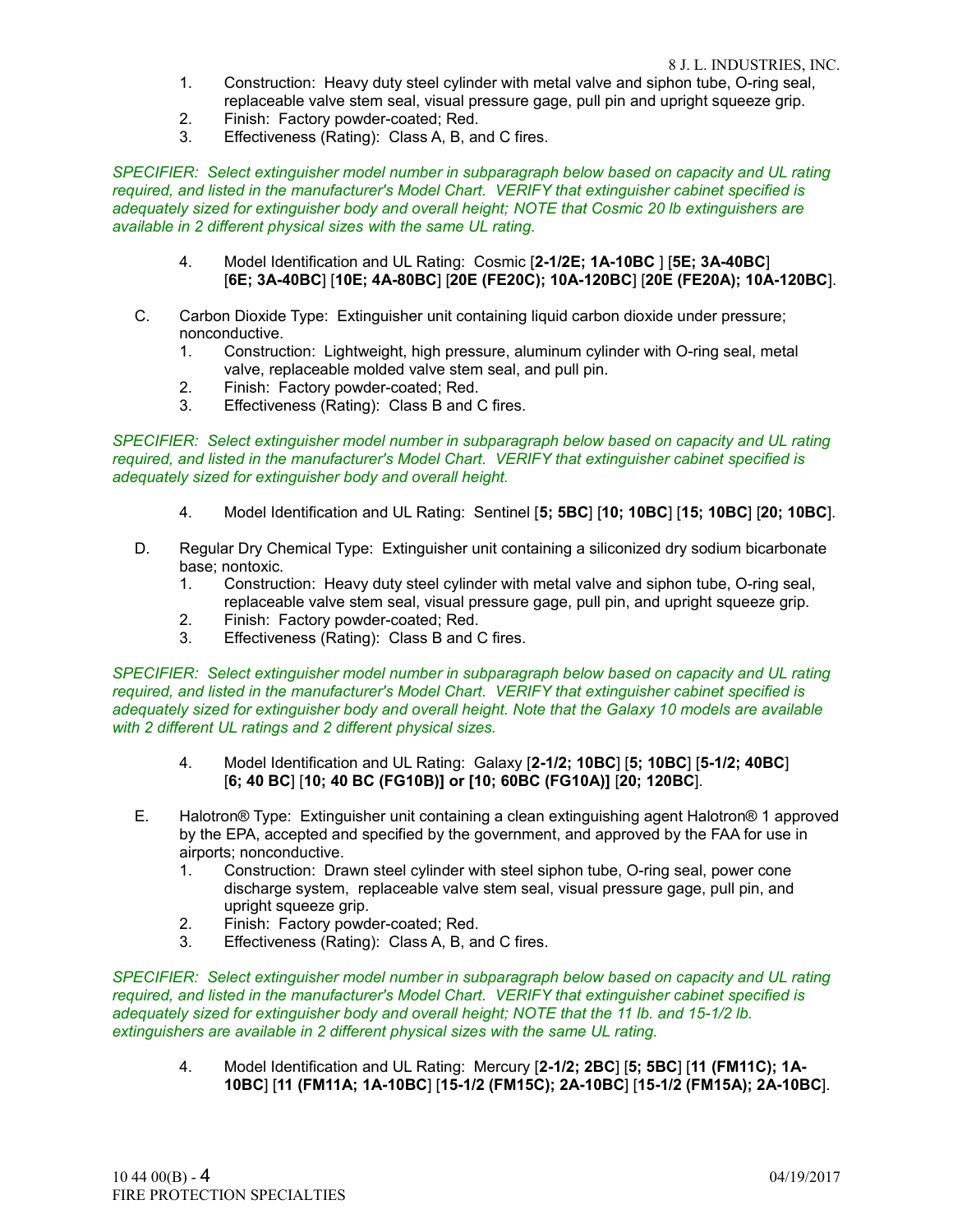*SPECIFIER: The extinguisher specified in subparagraph below is primarily used as a supplemental means of containing liquid cooking media fires, when combined with a pre-engineered suppression system in a restaurant application.*

- F. Class K Wet Chemical Type: Extinguisher unit containing a low "pH" potassium acetate solution.
	- 1. Construction: Stainless steel cylinder with protective nozzle tip orifice seal and nonmetallic nozzle tip finger guard, O-ring seal, replaceable valve stem seal, visual pressure gage, pull pin, and upright squeeze grip.
	- 2. Effectiveness (Rating): Class A, K fires.

*SPECIFIER: Select extinguisher model number in subparagraph below based on capacity and UL rating required, and listed in the manufacturer's Model Chart. VERIFY that extinguisher cabinet specified is adequately sized for extinguisher body and overall height.*

3. Model Identification and and UL Rating: Saturn [**15; Class K**] [**25; Class K**].

*SPECIFIER: The extinguisher specified in subparagraph below is ideal for use in medical facilities featuring telecommunications, and in cleanroom environments.*

- G. Water Mist Type: Extinguisher unit containing water; nontoxic.
	- 1. Construction: Nonmagnetic cylinder and misting nozzle, O-ring seal, replaceable valve stem seal, visual pressure gage, and pull pin.
	- 2. Finish: Factory powder-coated; White.
	- 3. Effectiveness (Rating): Class A and C fires.

*SPECIFIER: Select extinguisher model number in subparagraph below based on capacity and UL rating required, and listed in the manufacturer's Model Chart. VERIFY that extinguisher cabinet specified is adequately sized for extinguisher body and overall height.*

- 4. Model Identification and UL Rating: 272; 2AC.
- H. Accessories:
	- 1. Mounting Brackets:

*SPECIFIER: Steel brackets are provided with each fire extinguisher from the factory; these brackets may be used to mount extinguishers within cabinets if so provided, or may be selected for mounting in place of cabinets where allowed by code.*

> a. Standard Brackets: Provide manufacturer's standard steel bracket, designed to secure fire extinguisher to wall or structure, of sizes required for types and capacities of fire extinguishers indicated.

*SPECIFIER: Select standard brackets above, or; select painted brackets and accompanying straps in subparagraph below, for mounting in place of cabinets where allowed by code.*

> b. Optional Brackets: Provide manufacturer's steel bracket with powder coat paint finish in manufacturer's standard color, and additional straps designed to secure fire extinguisher to wall or structure and prevent accidental dislodgement, of sizes required for types and capacities of fire extinguishers indicated.

### **2.03 SOURCE QUALITY CONTROL**

- A. Ship extinguishers to the Project site fully charged, EXCEPT those which contain water as an extinguishing agent, if any.
- B. Obtain Fire Extinguishers and Fire Extinguisher Brackets from same manufacturer to ensure compatibility.